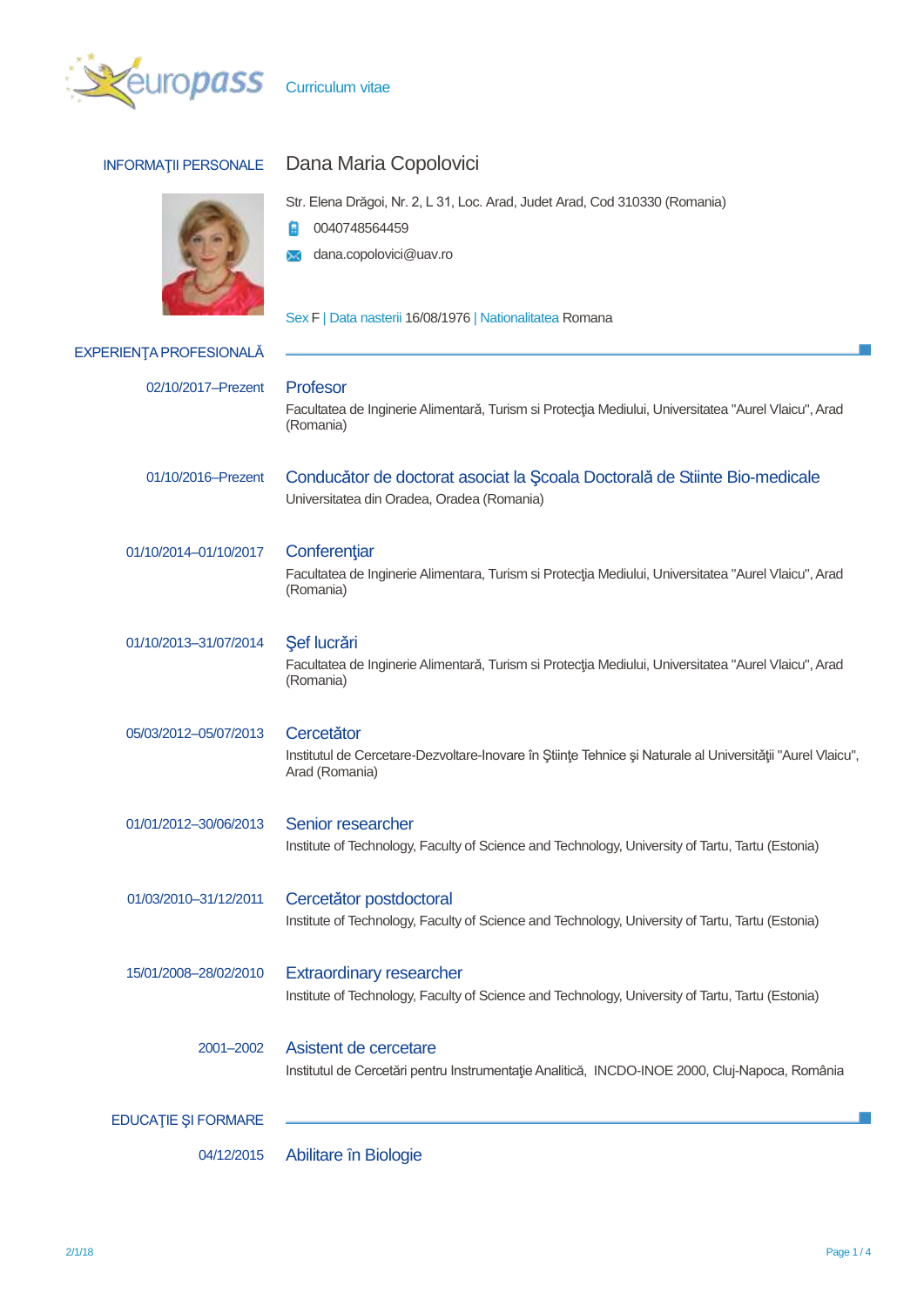| 01/10/2002-12/12/2007 | Doctorat în Chimie<br>Universitatea "Babes-Bolyai", Cluj-Napoca, Romania                                                       | EQF level 8 |
|-----------------------|--------------------------------------------------------------------------------------------------------------------------------|-------------|
| 01/10/2001-30/06/2002 | Studii Aprofundate în Chimie<br>Facultatea de Chimie si Inginerie Chimică, Universitatea "Babes-Bolyai", Clui-Napoca (Romania) | EQF level 7 |
| 01/10/1997-30/06/2001 | Licența în Chimie<br>Facultatea de Chimie si Inginerie Chimică, Universitatea "Babes-Bolyai", Clui-Napoca (Romania)            | EQF level 6 |
| 15/09/1991-30/06/1995 | Studii liceale<br>Colegiul National "Andrei Muresanu", Bistrita (Romania)                                                      | EQF level 4 |

## APTITUDINI SI COMPETENTE PERSONAL F

Limba materna Româna

| Limbi straine | Ascultare |        | <b>Vorbire</b> | <b>Scriere</b> |      |
|---------------|-----------|--------|----------------|----------------|------|
|               | Ascultare | Citire | Interactiune   | Convorbire     |      |
| Engleza       | C1/2      | C1/2   | C1/2           | B1/2           | B1/2 |
| Franceza      | A1/2      | A1/2   | A1/2           | A1/2           | A1/2 |
| Italiana      | B1/2      | B1/2   | B1/2           | A1/2           | A1/2 |
| Germana       | A1/2      | A1/2   | A1/2           | A1/2           | A1/2 |

Levels: A1 and A2: Basic user - B1 and B2: Independent user - C1 and C2: Proficient user [Common European Framework of Reference for Languages](http://europass.cedefop.europa.eu/en/resources/european-language-levels-cefr)

Aptitudini de comunicare Aptitudini de comunicare bune obtinute in urma participarilor la diverse conferinte nationale si

international cu prezentari orale

Aptitudini organizatorice/manageriale Director al proiectelor:

"New chiral organo-antimony derivatives containing intramolecular coordination". Grant CNCSIS 1/93, 2004-2006, director of the project: Dana Maria Ban.

["Design, Synthesis and Applications of New Chimeric CPPs for Intracellular Delivery of Nucleic Acids](javascript:__doPostBack()  [and Drugs"](javascript:__doPostBack(), Mobilitas MJD64, 2010-2013, director of the project: Dana Maria Copolovici.

["New Methods for Cell-Specific Delivery of Therapeutic Molecules"](javascript:__doPostBack(), Project ETF 9438, 2012-2013, director of the project: Dana Maria Copolovici.

Membru in Echipa de Management a proiectului: *"Research Center in Natural and Technical Sciences"*, Project POSCCE- O.2.2.1, 2014-2015 co-finantat de Uniunea Europeana si Guvernul Romaniei.

Membru in 19 proiecte de cercetare nationale sau internationale.

Supervizare doctorate: teza de doctorat a Julia Suhorutsenko (2009-2012), coordonatori: Prof. Dr. Ülo Langel si Dr. Dana Copolovici, sustinuta in 4 Octombrie 2012, cu titlul: "Cellpenetrating peptides: cytotoxicity, immunogenicity and application for tumor targeting" la Institute of Technology, Faculty of Science and Technology, University of Tartu, Estonia.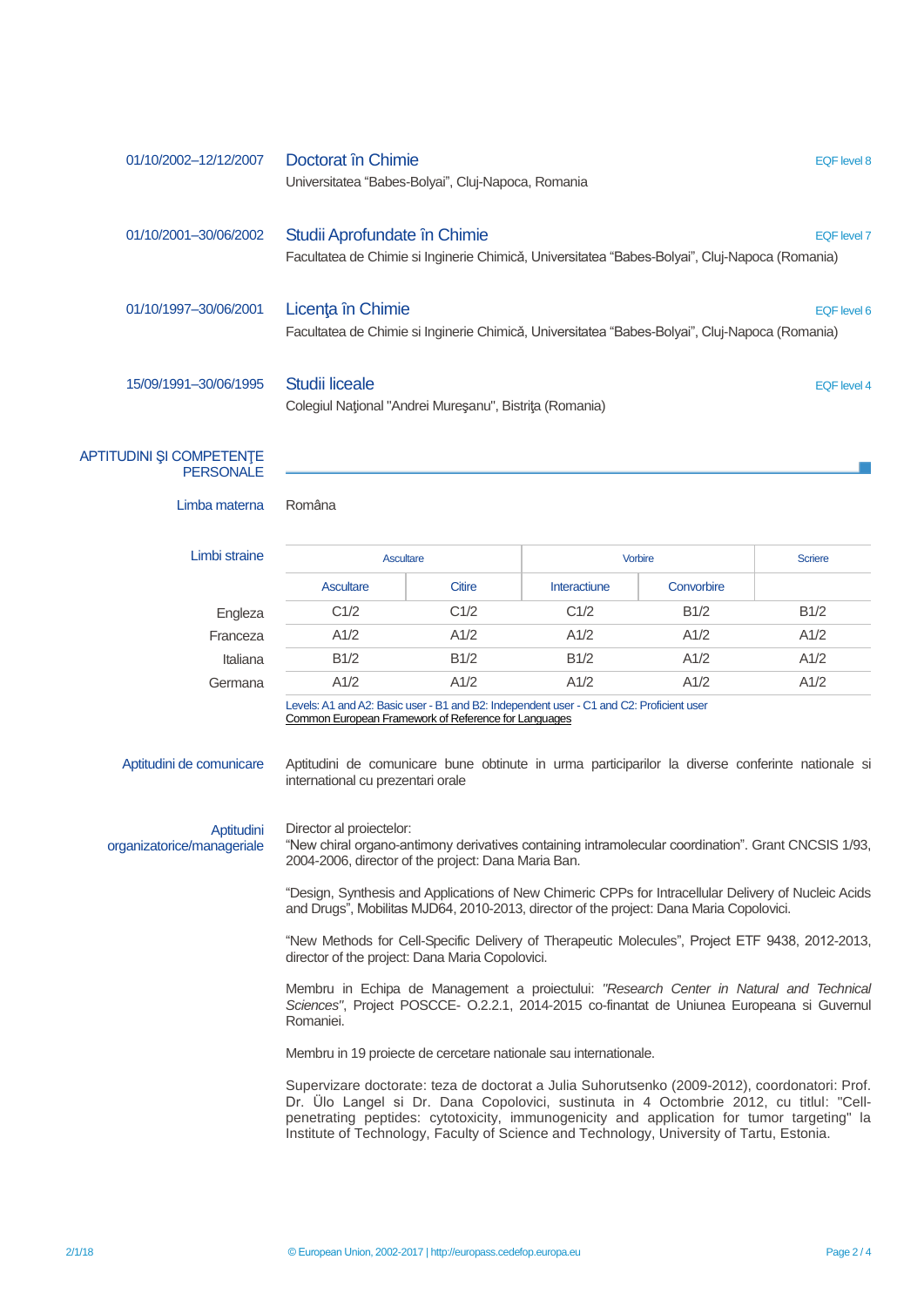

| <b>Digital skills</b>                                                                                              | <b>SELF-ASSESSMENT</b>                                                                                                                                                                                                                                                                                                                                                                                                                                                                                                                                                                                                 |                 |                     |                  |                    |  |  |  |
|--------------------------------------------------------------------------------------------------------------------|------------------------------------------------------------------------------------------------------------------------------------------------------------------------------------------------------------------------------------------------------------------------------------------------------------------------------------------------------------------------------------------------------------------------------------------------------------------------------------------------------------------------------------------------------------------------------------------------------------------------|-----------------|---------------------|------------------|--------------------|--|--|--|
|                                                                                                                    | <b>Information</b><br>processing                                                                                                                                                                                                                                                                                                                                                                                                                                                                                                                                                                                       | Communication   | Content<br>creation | <b>Safety</b>    | Problem<br>solving |  |  |  |
|                                                                                                                    | Proficient user                                                                                                                                                                                                                                                                                                                                                                                                                                                                                                                                                                                                        | Proficient user | Independent user    | Independent user | Independent user   |  |  |  |
|                                                                                                                    | Digital skills - Self-assessment grid                                                                                                                                                                                                                                                                                                                                                                                                                                                                                                                                                                                  |                 |                     |                  |                    |  |  |  |
|                                                                                                                    | Windows, GraphPad Prism, BDFACSDIVA, MAGELAN, MESTREC, NOVA, WIRE, LYRA, etc                                                                                                                                                                                                                                                                                                                                                                                                                                                                                                                                           |                 |                     |                  |                    |  |  |  |
| Alte aptitudini                                                                                                    | Spectroscopie (UV/VIS, IR, Raman, diode array spectrophotometer), cromatografie de gaze,<br>cromatografie de lichide, spectroscopie RMN, sinteza in faza solida (manuala si automata),<br>sinteza de compusi anorganici si organometalici, tehnici Schlenk, spectrometrie de masa<br>(MALDI-TOF-MS, CI-MS, ES-MS), bioluminescenta, manipularea celulelor in cultura,<br>citometrie de flux, manipularea animalelor de laborator, microscopie (fluorescenta,<br>epifluorescenta, confocala), microscopie de forta atomica, microscopie electronica (SEM,<br>TEM), imunohistologie si histochimie, difractie de raze X. |                 |                     |                  |                    |  |  |  |
| Permis de conducere                                                                                                | B                                                                                                                                                                                                                                                                                                                                                                                                                                                                                                                                                                                                                      |                 |                     |                  |                    |  |  |  |
| <b>INFORMATII ADITIONALE</b>                                                                                       |                                                                                                                                                                                                                                                                                                                                                                                                                                                                                                                                                                                                                        |                 |                     |                  |                    |  |  |  |
| <b>Membru</b>                                                                                                      | Societatea Romana de Chimie (din 2001),                                                                                                                                                                                                                                                                                                                                                                                                                                                                                                                                                                                |                 |                     |                  |                    |  |  |  |
|                                                                                                                    | The European Peptide Society (since 2008),                                                                                                                                                                                                                                                                                                                                                                                                                                                                                                                                                                             |                 |                     |                  |                    |  |  |  |
|                                                                                                                    | Societatea Romana de Biochimie si Biologie Moleculara (din 2014),                                                                                                                                                                                                                                                                                                                                                                                                                                                                                                                                                      |                 |                     |                  |                    |  |  |  |
|                                                                                                                    | Societatea Natională de Știința si Ingineria Mediului (din 2017).                                                                                                                                                                                                                                                                                                                                                                                                                                                                                                                                                      |                 |                     |                  |                    |  |  |  |
|                                                                                                                    | Membru in Consiliul Național de Atestare a Titlurilor, Diplomelor si Certificatelor Universitare<br>(CNATDCU) - Comisia de Biologie si Biochimie (din 2017)                                                                                                                                                                                                                                                                                                                                                                                                                                                            |                 |                     |                  |                    |  |  |  |
| Conferinte                                                                                                         | 79 conferinte stiintifice nationale si internationale                                                                                                                                                                                                                                                                                                                                                                                                                                                                                                                                                                  |                 |                     |                  |                    |  |  |  |
| Publicatii                                                                                                         | 35 articole ISI (WOS), 4 articole ISI Proceedings<br>2 carti                                                                                                                                                                                                                                                                                                                                                                                                                                                                                                                                                           |                 |                     |                  |                    |  |  |  |
|                                                                                                                    | 1 capitol de carte international                                                                                                                                                                                                                                                                                                                                                                                                                                                                                                                                                                                       |                 |                     |                  |                    |  |  |  |
|                                                                                                                    | 9 articole in alte jurnale                                                                                                                                                                                                                                                                                                                                                                                                                                                                                                                                                                                             |                 |                     |                  |                    |  |  |  |
|                                                                                                                    | 1 brevet de inventie international                                                                                                                                                                                                                                                                                                                                                                                                                                                                                                                                                                                     |                 |                     |                  |                    |  |  |  |
| Citari                                                                                                             | 909 citari (fara autocitari), h index 13                                                                                                                                                                                                                                                                                                                                                                                                                                                                                                                                                                               |                 |                     |                  |                    |  |  |  |
| Researcher ID                                                                                                      | C-5207-2012                                                                                                                                                                                                                                                                                                                                                                                                                                                                                                                                                                                                            |                 |                     |                  |                    |  |  |  |
| http://orcid.org/0000-0002-1491-0473<br><b>ORCID</b><br><b>Brainmap</b><br>https://www.brainmap.ro/dana-copolovici |                                                                                                                                                                                                                                                                                                                                                                                                                                                                                                                                                                                                                        |                 |                     |                  |                    |  |  |  |

Reviewer atestat pentru Chemical Reviews, FEBS Letters, Scientific Reports, ACS Macro Letters, Chemical Communications, Marine Drugs, Synlett, Langmuir, Molecules, Pharmaceuticals, European Journal of Medicinal Chemistry, Therapeutic Delivery, Advanced Drug Delivery Reviews, Cellulose Chemistry and Technology, Computer Methods and Programs in Biomedicine, Current